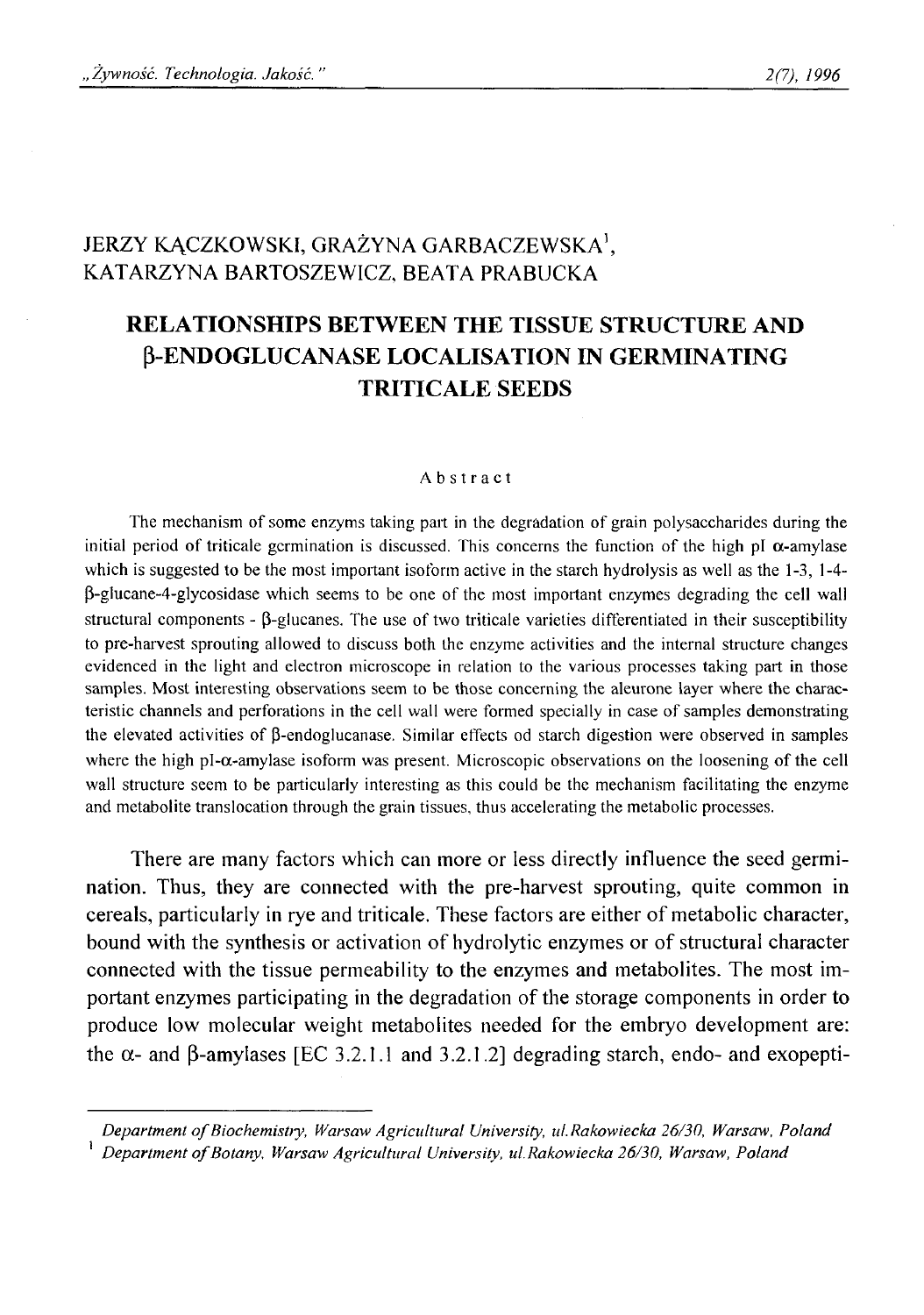dases, hydrolyzing the storage proteins to form the amino acids as well as the acid phosphatases which mobilize the  $P_i$  form from their organic complexes. However, recently attention was also paid to the other hydrolases, the activity of which might influence the changes in the internal tissue structure of seeds by the degradation of some insoluble cell components. The enzymes of this type may include the  $\beta$ -1 $\rightarrow$ 3;  $1 \rightarrow 4$ -endoglucane-4-glycosidase [ $\beta$ -endoglucanase - EC 3.2.8.73] together with the related ones of other specificity to decompose the glycosidic bonds as well as the phytate hydrolase [phytase - EC 3.1.3] [26].

Starch is the basic energy substrate, which degradation is needed for the developing embryo as the ATP source. Its hydrolysis is carried out in the plant cell by the  $\alpha$ and  $\beta$ -amylases (together with some related enzymes, e.g.  $\alpha$ -glucosidase).  $\alpha$ -Amylase, the enzyme playing main part in the starch degradation, is synthetized to some extent already during the cereal grain maturation (Beck, Ziegler 1989; Sitarski et al. 1992; Andrzejczuk-Hybel et al. 1994). This synthesis is taking place in the scutallum and the enzyme is quickly transferred to the aleurone layer. However, the predominant increase of the  $\beta$ -amylase activity takes place at the very initial germination stages, mostly as the result of the transformation of the bound to the active form and, to a lesser extent, due to the enzyme protein synthesis (Sitarski et al. 1992). The main  $\alpha$ amylase isoform taking part in the starch hydrolysis during the germination process is supposed to be that of the high isoelectric point (hpI- $\alpha$ -amylase). The synthesis of that isoform also begins in the last period of grain maturation, parallel to some other isoforms of low pi (Maresh, Gale 1990; Prabucka et al. 1995). As it has already been demonstrated by the above mentioned authors, some balance of both  $\alpha$ -amylase isoform exists in the mature grain, which, however, depends on the variety resistance to the pre-harvest sprouting; the susceptible Malno variety demonstrates the predominance of the hpl- $\alpha$ -amylase activity as compared to the resistant Lasko variety. It results from the cited investigations (Table  $1 -$  Prabucka et al. 1995) showing that the hpl- $\alpha$ -amylase reveals the higher affinity to the native potato starch as compared to the soluble one, a fact that was additionally confirmed on the commercial barley high pl- $\alpha$ -amylase Sigma type VIIIA. Using this preparation it can be demonstrated that this isoform presents a 2 .6 times higher affinity to the native potato starch as compared to the soluble one. This behaviour might be connected with the partial unfolding of the helical structure of the native starch (as a result of breaking numerous hydrogen bonds in the course of its preparation). The observed affinity difference of hpl- $\alpha$ -amylase to both starch forms and the various values of this affinity determined after the successive germination times prove indirectly that the level of the hpl isoform varies depending on the variety, milling fraction and germination time. Therefore, the appli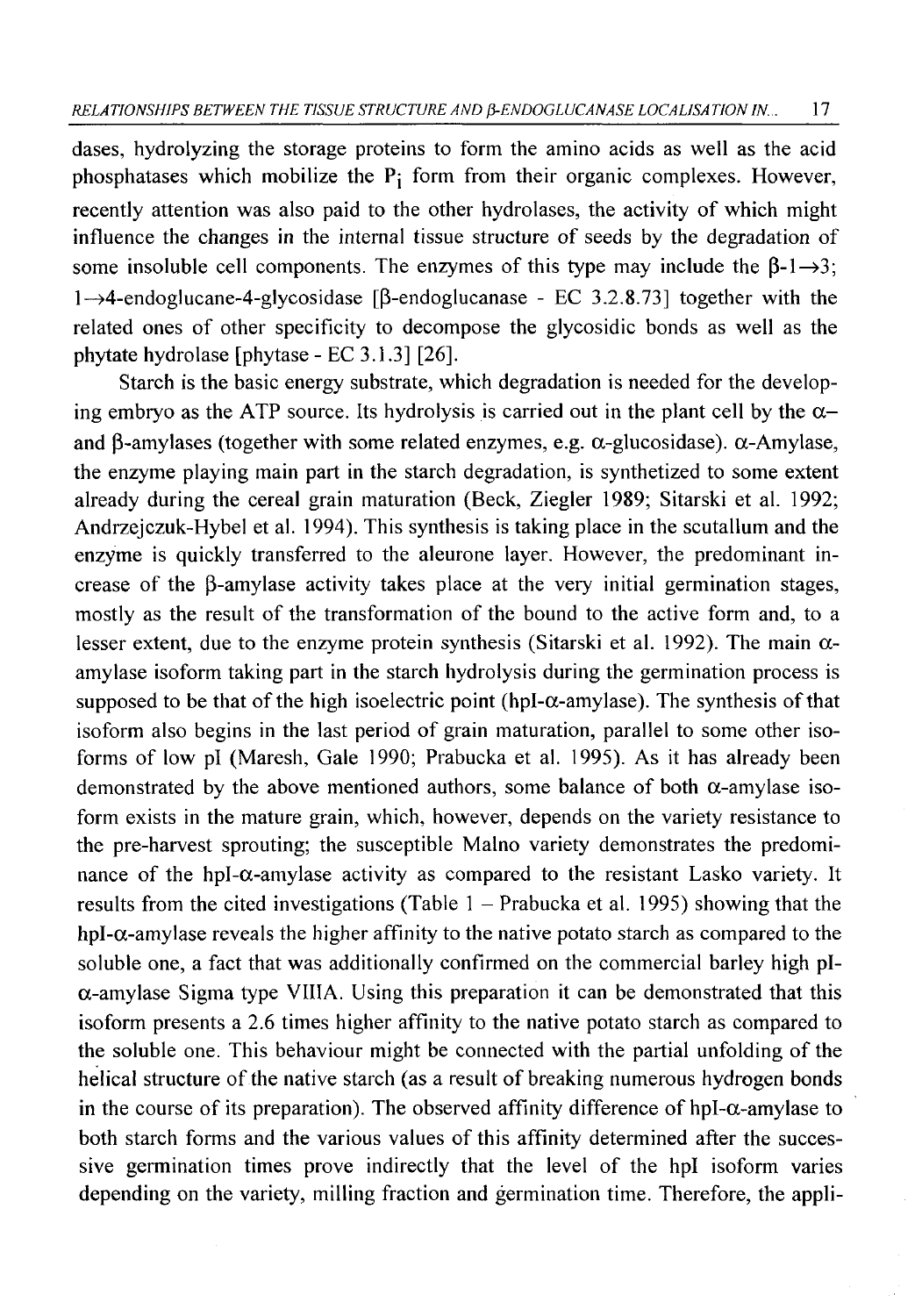cation of the definite starch sample as the substitute should be of high importance in the determination of the total  $\alpha$ -amylase activity (or the total amylolytic one). In selecting the substrate form the native starch should be anticipated as the one producing higher results. This may be of a special significance when activities of the amylase isolated from the germinating or spouting grains are determined.

Table 1

**Germination time h a-amylase activity**  $mg$  starch  $\cdot$  min<sup>-1</sup>  $\cdot$  g dry matter<sup>-1</sup> **P-endoglucanase u** · g dry matter<sup>-1</sup> Lasko **Malno native** soluble n/s | native | soluble | n/s | Lasko | Malno | M **Milling bran** <sup>0</sup> **52.8 75.1 0.70** 1 0 0 . 0 **77.7 1.25 3.7 5.7 1.5 24 81.2** 8 8 . 8 **0.91 135.1 79.2 1.70 13.9 19.4 1.4 48 242.1 168.2 1.44 348.1 183.4 1.90 25.4 35.8 1.4 72 542.6 261.0** 2 . 0 2 **707.5 413.9 1.71 32.2 36.5** 1 . 1 **Outer endosperm** 0 **1** 34.3 **92.7 1** 0.37 **1** 49.4 **1** 76.8 **1** 0.64 **1 2.7 1** 2.8 **1** 1.0 **24 31.9 81.4 0.39 51.0 77.4** 0 . 6 6 **3.2 3.6** 1 . 1 **48 144.4 133.0 1.08 220.9 127.4 1.73 9.9** 1 2 . 1 1 . 2 **72 332.5 256.2 1.30 476.4 363.9 1.31 15.7 15.0 0.9**

Activities of  $\alpha$ -amylase determined on the native – n and soluble – s starch as well as  $\beta$ -endoglucanase **activitities in selected milling fractions of Triticale grains of various pre-harvest sprouting resistance:** Lasko (resistant) and Malno (susceptible)<sup>a</sup>

In case of  $\alpha$ -amylase the n/s ratio is the measure of the hpl- $\alpha$ -isoform as compared to the total, the pure hpl- $\alpha$ -amylase from barley (Sigma) has the n/s ratio = 2.60.

Our recent data obtained in the experiments on the triticale pre-harvest sprouting have confirmed that some amounts of the hpl- $\alpha$ -amylase are really formed during the final maturation period (Sitarski et al. 1992; Andrzejczuk-Hybel et al. 1994). However, the highest increases were observed during the initial 24 h (48 h in Lasko) of germination depending on the varietal susceptibility to the pre-harvest sprouting. Comparing the two investigated varieties it was demonstrated that the metabolic activity was at least one day slower in grains of the resistant variety Lasko as compared to the susceptible Malno. It seems, therefore, that the synthesis velocity of the isoform hpl- $\alpha$ -amylase may be the important factor affecting the pre-harvest sprouting resistance trait (Prabucka et al. 1995). At present, some more detailed investigations on the  $\alpha$ -amylase isoform composition (together with some related enzymes) during grain germination were carried out in our laboratory.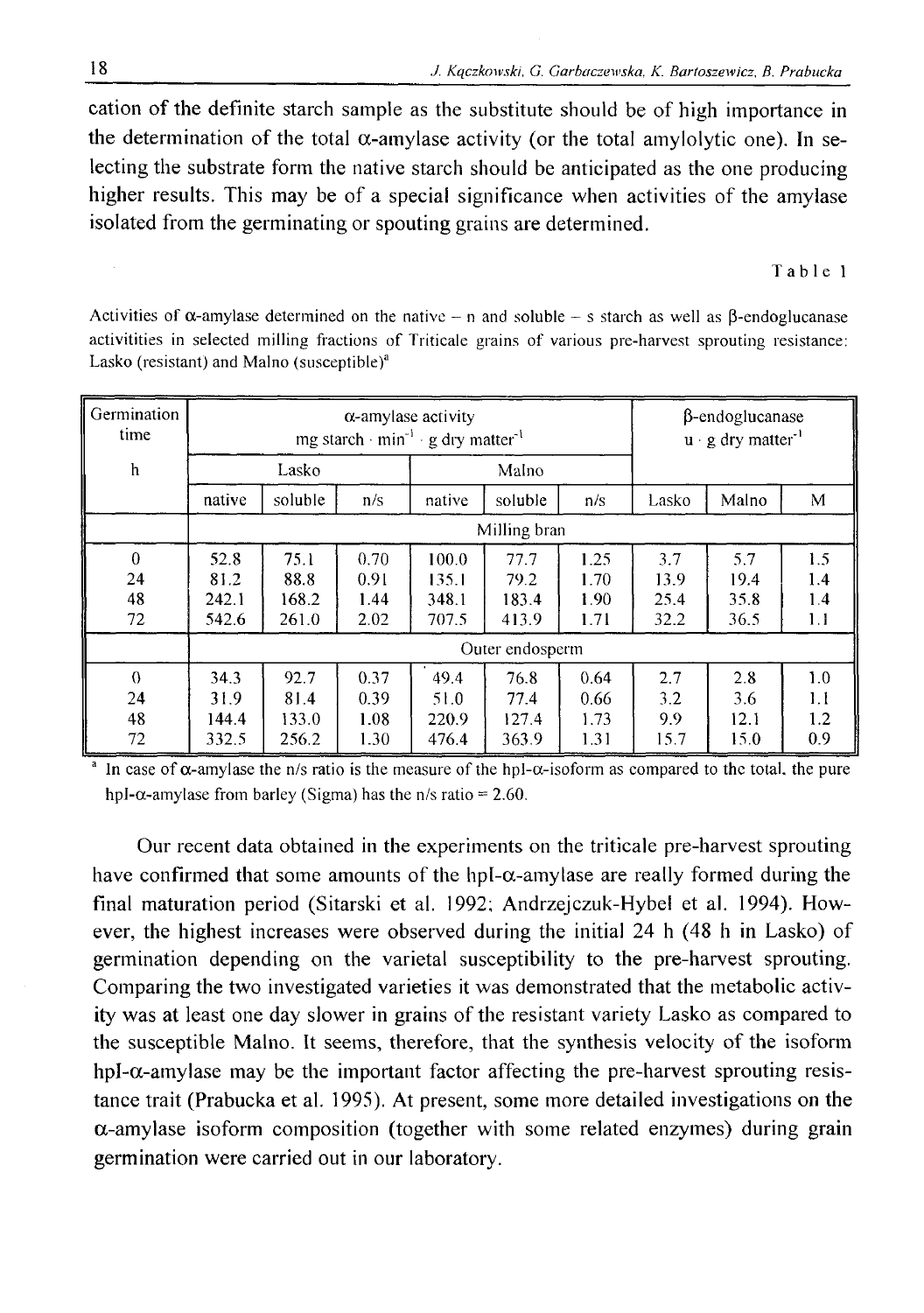Parallel to the hpI- $\alpha$ -amylase synthesis the changes of  $1 \rightarrow 3$ ,  $1 \rightarrow 4$ - $\beta$ -glucane-4glycosidase ( $\beta$ -endoglucanase - EC 3.2.8.73) were investigated in the developing and germinating triticale grains. They are enzymes degrading  $\beta$ -glucanes which are the main components of the cell wall. The opinion exists that this enzyme (together with many related ones of other specificities) takes part in the preliminary digestion of the cell wall glucanes and pentosans (Stuart et al. 1986; Cordes, Henry 1989; Fincher 1989; Fry 1995). Their actions can, therefore, facilitate the transport of other digestive enzymes and their contact with substrates. Their action against the cell aleurone layer may be of particular significance facilitating the communication between the scutellum and endosperm. Admittedly the preliminary analysis did not exhibit much difference between the  $\beta$ -endoglucanase activities in the whole grains of various preharvest sprouting resistance during the first two days of germination (Niziołek et al. 1994). However, when these activities had been examined in particular milling fractions, some high differences were observed, particularly between those fractions which contained scutellum and aleurone cells; the  $\beta$ -endoglucanase activity in the susceptible variety Malno after 18 h germination was about 50 % higher than in the resistant Lasko (14.8 u and 10.4 u respectively per g dry matter but also at the zero time the difference amounted to 5.7 and 3.7 u, respectively). Hence the activity increase during the initial 18 h amounts to 9.7 u in Malno and 6.7 u in Lasko, i.e. it is about 1.5 times higher.

These results allowed to expect some consequent structural changes between the cross-sections of cell fragments of both varieties and imbibition times (0 and 18 h) which might be registered as different microscope images. The investigations were carried out in the light microscope UN 2, Zeiss, Jena and electron microscope JEM 100C (Jeol) and on respective enlargements of 150-450x and 5,000-50,OOOx. The material for the investigation included kernels germinated in the conditions described earlier (Bartoszewicz et al. 1993); the grain humidity for Malno amounted to 7 and 44 % and for Lasko 7 and 33 %, respectively at the zero and 18 h.

There were observed at least two changes differentiating the investigated samples in relation to the susceptible Malno variety after 18 h of germination which could not be observed either in both samples at zero h or in the resistant Lasko variety after 18 h of germination. At least 50 different elements of each sample were analysed in order to confirm the preliminary observations. The typical border cells between the aleurone layer starchy endosperm in the Malno variety at zero time and after 18 h germination are presented in Figs. 1 and 2, respectively. The basic differences can already be observed in the light microscope after 18 h germination as compared to the ungerminated sample. They include the reduced thickness of the cell wall, the partial digestion of the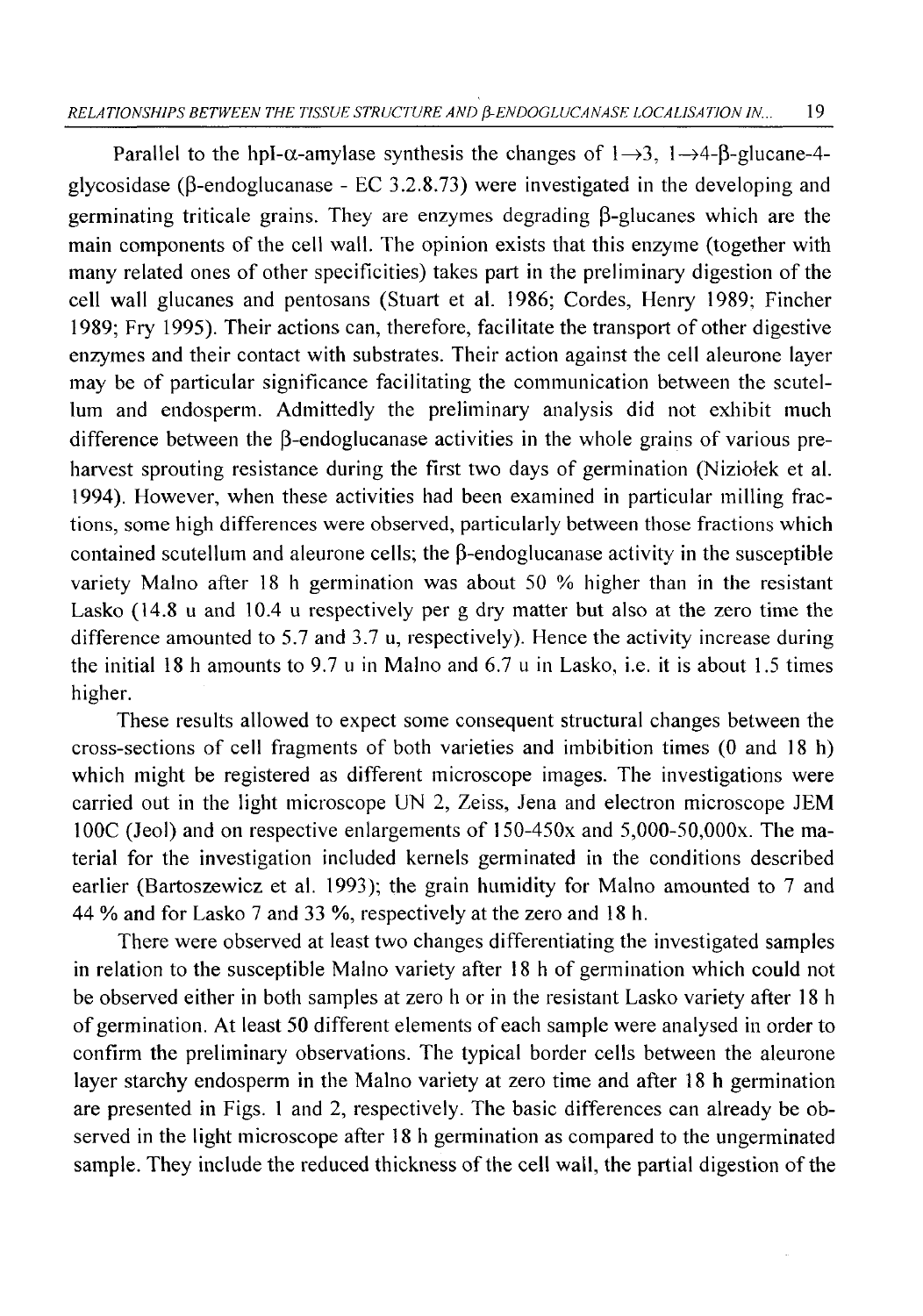

Figs. 1, 2. The cross section of the aleurone cells of variety Malno  $t = 0(1)$  and  $t = 18$  h(2); light mi**crosciope, enlargement 150 x.**

aleurone granules as well as the partial digestion and desorganization of the starch globules.

The phenomenon clearly visible in the electron microscope concerns the formation of the numerous channels penetrating into the walls of the aleurone cells at various angles (Figs. 3 and 4) which is assumed to be generated by the partial digestion of the  $\beta$ -glucane wall components. No such channels can be found either in both Lasko samples (0 h and 18 h) or at 0 h in the Malno variety. In the latter case only the plasmodesmata of similar shape could be observed. The even more interesting second phenomenon seems to be the appearance of a distinct discontinuity of the cell walls resulting from the complete breaking of the  $\beta$ -glucane components which is demonstrated in Figs. 5 and 6 . Such an impairement allows the direct contact between the neighbouring cells and the mechanical exchange of the cell contents such as cytomyxia. Some direct translocations of starch granules through the recently formed slits in the cell wall were also clearly visible (Figs. 5 and 6). It could be presumed that the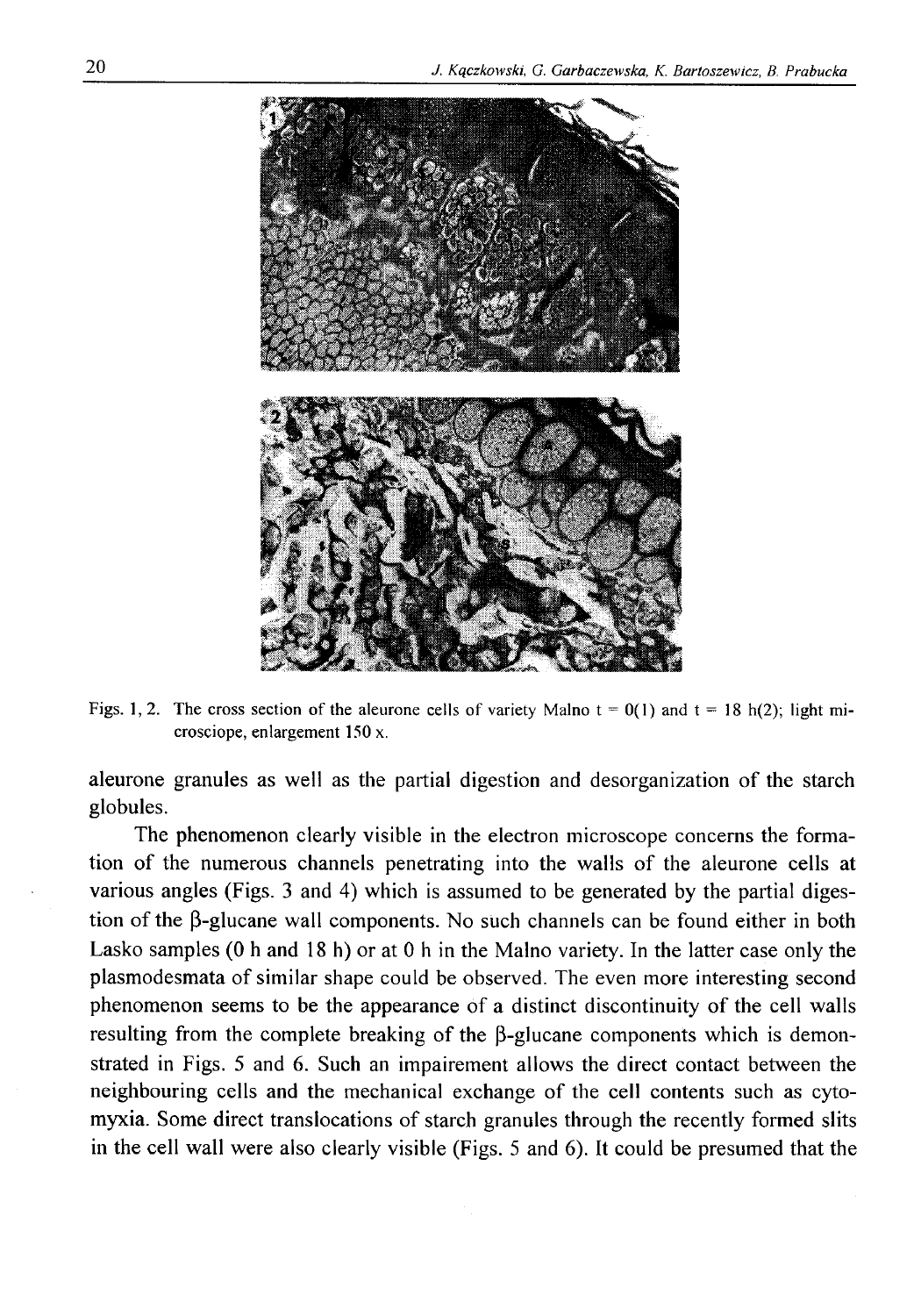

Figs. 3, 4. Two objects of the cell wall sections, variety Malno 18 h showing the channels penatrating **them. Electrone microscope, enlargement 50000 x.**

demonstrated structural changes (the perforations of the cell wall) resulted from the action of  $\beta$ -endoglucanase which is 50 % more active in those samples. For comparison, Figs. 7 and 8 demonstrate that in the Lasko variety neither the channels nor the perforations of the cell wall can be observed.

Finally the comparison of Figs. 9 and 10 presenting the border region between the scutellum and endosperm in both Lasko and Malno varieties after 18 h germination shows the significant differences in the degree of digestion of the external starch granules. The enzyme layer is strictly adhering to the starch granules which in the Lasko variety are not much changed in their shape whereas in the susceptible Malno variety they are almost fully digested forming the almost amorphous matter. Similar comparison is presented in Figs. 1 and 2 showing the starch granules in the Malno variety at 0 and 18 h of germination but in this case the granules are digested to the lesser extent as compared to Figs. 9 and 10. The main site of the  $\alpha$ -amylase and  $\beta$ endoglucanase synthesis as well as peptidases particularly on the initial day of germination is located in the scutellum cells. During 2nd and 3rd day of germination the site of the second highest activity of the mentioned enzymes was situated in almost all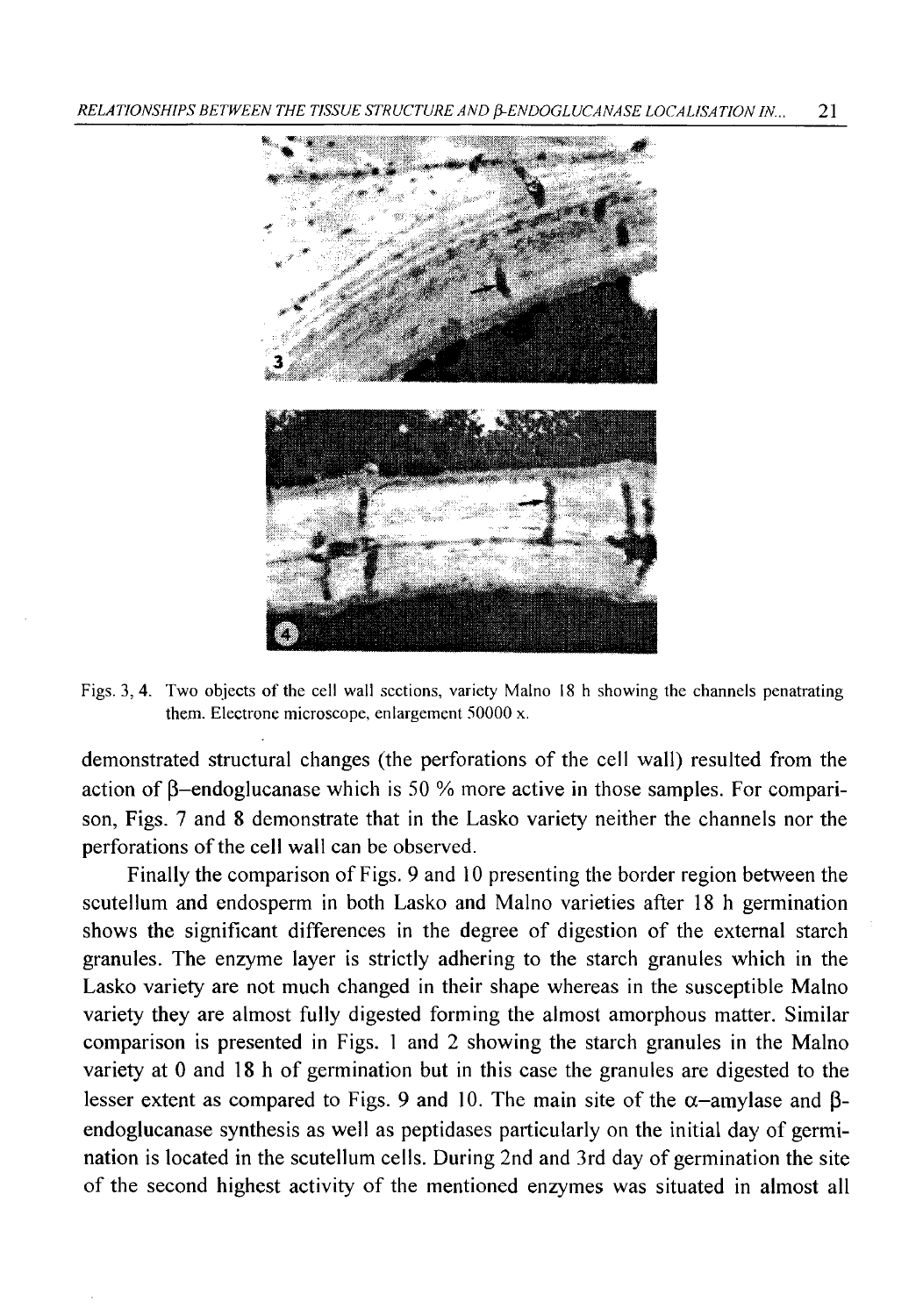

**Figs. 5,** <sup>6</sup> **. Two objects of the cell wall sections, variety Malno 18 h with the holes. Electron microscope enlargement 5000 x; the flow of starch granules trought the recently formed holes.**

cases in the milling bran fraction. This fraction contains the majority of all the grain aleurone cells (Niziołek et al. 1994; Prabucka et al. 1995).

The presented results in relation to both the enzymatic character and microscope observations reveal that the accelerated production of the hydrolytic enzymes which are active in the degradation of the energy substrate (starch) as well as the storage proteins takes place at the very beginning of germination which is demonstrated in Figs. 1 and 2. This fact is well known from literature (Beck, Ziegler 1989; Kermode 1990; Shutov, Waintcaub 1987). Recently also the action of other hydrolases was reported which take part in the decomposition of the structural components of the cell wall, e.g. the  $\beta$ -endoglucanase (Cordes, Henry 1983; Fincher 1989; Prabucka et al. 1995). There was also suggested the ability of these enzymes to loosen the cell structure and thus to facilitate the internal transport of enzymes from the site of their synthesis (scutellum) to the regions of their substrate localisation as well as the metabolite translocations between the tissues of the germinating grains.

The investigations of the triticale resistance to the pre-harvest sprouting has been carried out for five years revealing, among others, that the initiation time of at least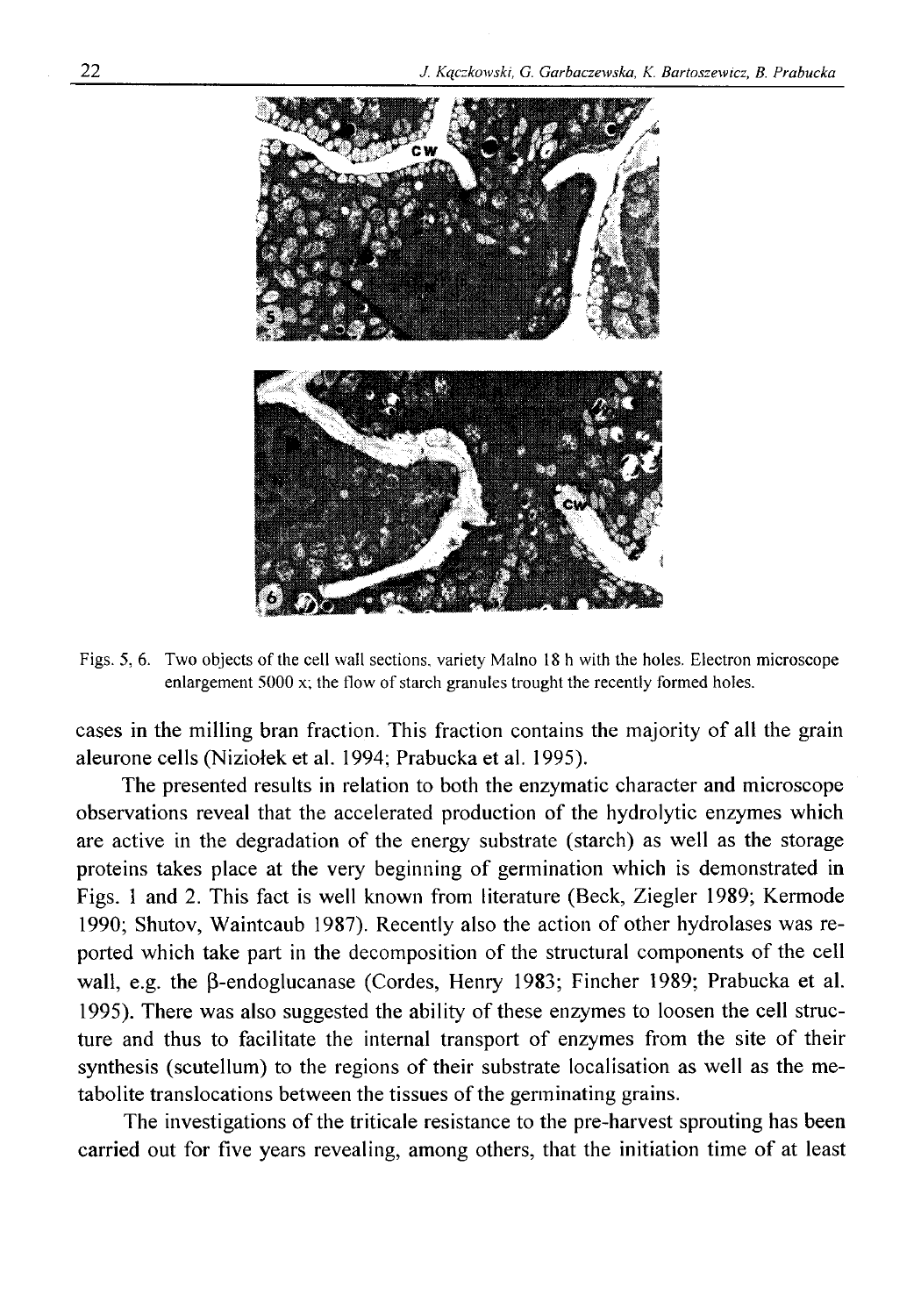

**Figs. 7, 8.** For comparison the two objects of Lasko variety  $t = 0$  are presented. Electrone microscope; no **channels holes penetrating the cell walls can be observed.**

some processes directly connected with germination is simply related to the grain morphology changes and the resistance of the variety. The further experiments were carried out on two varieties well differentiated in relation to that feature – the susceptible Malno and resistant Lasko, which were developed in the direction of the activity and action mechanisms of some glycosidases. The comparison of the activity determination of the high pI  $\alpha$ -amylase on two types of starch substrates – native and soluble potato starch allows the conclusion reached in the indirect way that the synthesis of this isoform (most important to starch degradation) in the susceptible variety overtakes that of the resistant variety by at least one day. Therefore, the isoform hpl in the initial germination period (up to 48 h) predominates in the aleurone layer but later it is translocated to the endosperm. This transport is also faster in the susceptible variety than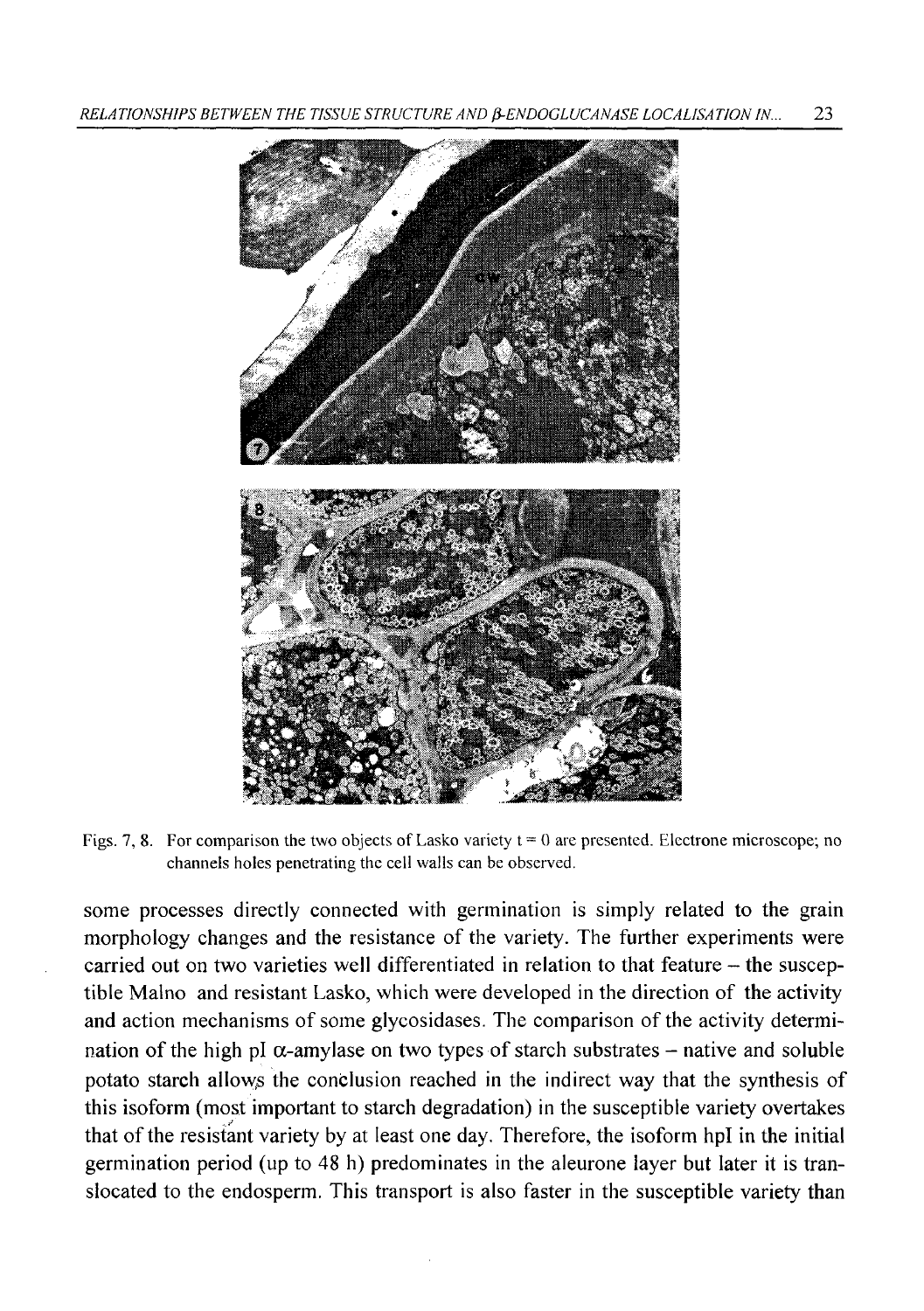in the resistant one. The increase faster by about 50  $%$  of the B-endoglucanase activity in the aleurone layer was also demonstrated during the first 24 h of germination of the susceptible variety as compared with Lasko. However, also in that case the enzyme translocation to the endosperm cells was delayed though not as much as in case of  $\alpha$ amylase. That last observation could suggest that the function of  $\beta$ -endoglucanase in the endosperm cells should be rather of limited significance if any at all.

The above considerations could be confirmed to some extent by the microscopic investigation in which the unsprouted  $(t = 0)$  and germinating samples (18 h) were compared as well as those of both susceptible and resistant varieties. From the technical point of view the preparation of kernels more humid than 40 % was too difficult. The significant structural differences were demonstrated between samples of  $t = 0$  and 18 h of each variety as well as between parallel times and inter-sections of Malno and Lasko. It seemed to be most interesting to investigate the suspected effects of the  $\beta$ endoglucanase action on the aleurone cell walls, expressed by the formation of charac-



**Figs. 9, 10. Two objects of bordering cells between the scutellum and endosperm of Lasko (9) and Malno**  $(10)$  varieties  $t = 18h$ ; the differences in the digestion degrade are observed. Light microscope **enlargement 150 x.**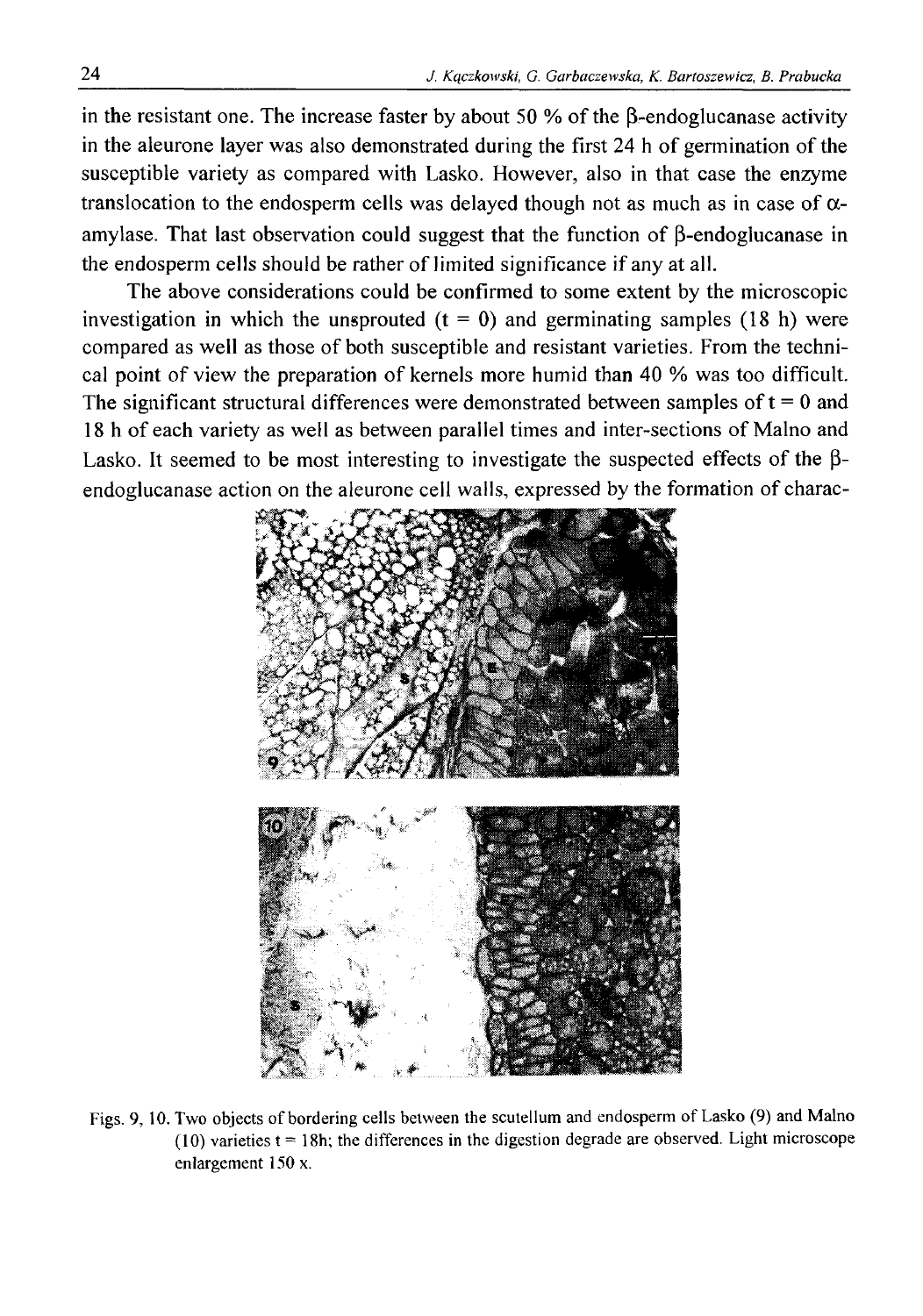#### *RELA TIONSHIPS BETWEEN THE TISSUE STRUCTURE AND (i-ENDOGLUCANASE LOCALISA TION IN...* 25

teristic channels visible on the wall sections as well as the decline of the cell fragments (perforations) providing the exchange of the contents of the neighbouring cells such as the cytomyxia. The findings of such changed structures among the elements of the susceptible variety Malno after 18 h of germination and the total lack of such structures at 0 time in Malno and at both times (0 and 18 h) in Lasko allow the suggestion that those channels or holes can be treated as the effect of the higher activity of the enzymes degrading the cell wall components  $(\beta$ -glucane) during the initial period of germination of the variety susceptible to the pre-harvest sprouting. The facilitated translocation of enzymes and metabolites in the grains of the susceptible variety is confirmed not only by the changes in their activities determined chemically in the milling fractions but also by comparing the structures shown in Figs. 1 and 2 or 9 and 10, where significant starch digestion in Malno cells after 18 h of germination is compared to that in Lasko at 0 time and 18 h of germination. The presence of channels formed in the cell wall as the effect of the  $\beta$ -endoglucanase action had already been suggested (Stuart, Fincher 1987) but the microscopic documentation of this phenomenon concerning the cereal seeds is lacking so far. Thus the comparison of structures presented in our research can serve as the possible confirmation of that suggestion also in relation to other seeds. On the other hand, the information of the existence of holes or wanes in the cell wall formed as the result of the hydrolytic degradation of polysaccharides can already be found in the literature, however it was suggested to be rather the effect of the cellulose hydrolysis (Fry 1995). Nevertheless, the observations of such structural modification facilitating the exchange of the cell contents of the cytomyxia type seems to be very interesting. However, in our opinion the existence of many glycosidases situated inside the plant cell wall makes the lysis of its components much more complicated but probably  $\beta$ -endoglucanase is playing a rather important part in that process. All these and similar phenomena have not been so far connected with the grain susceptibility to the pre-harvest sprouting. The investigations of these relations should be further continued as the possible diagnostic tool or in some other directions.

#### **REFERENCES**

- **[1] Andrzejczuk-Hybel J., Bartoszewicz K" Bielawski W., Kączkowski J.: Acta Physiol. Plant., 16, 1994, 279-284.**
- [2] Bartoszewicz K., Bielawski W., Kączkowski J.: Acta Physiol. Plant., 15, 1993, 185-191.
- [3] Beck E., Ziegler P.: Ann. Rev. Plant Physiol. Plant Mol. Biol., 40, 1989, 95-117.
- [4] Cordes A.M., Henry R.J.: Cereal Chem., **66**, 1989, 435-439.
- **[5] Fincher G.B.: Am. Proc. Plant Physiol., 40, 1989. 305-396.**
- **[**<sup>6</sup> **] Fry S.C.: Ann. Rev. Plant Physiol. Plant Mol. Biol., 46, 1995, 497-520.**
- **[7] Kermode A.R.: Critical Revs, in Plant Sci., 9, 1990, 155-195.**